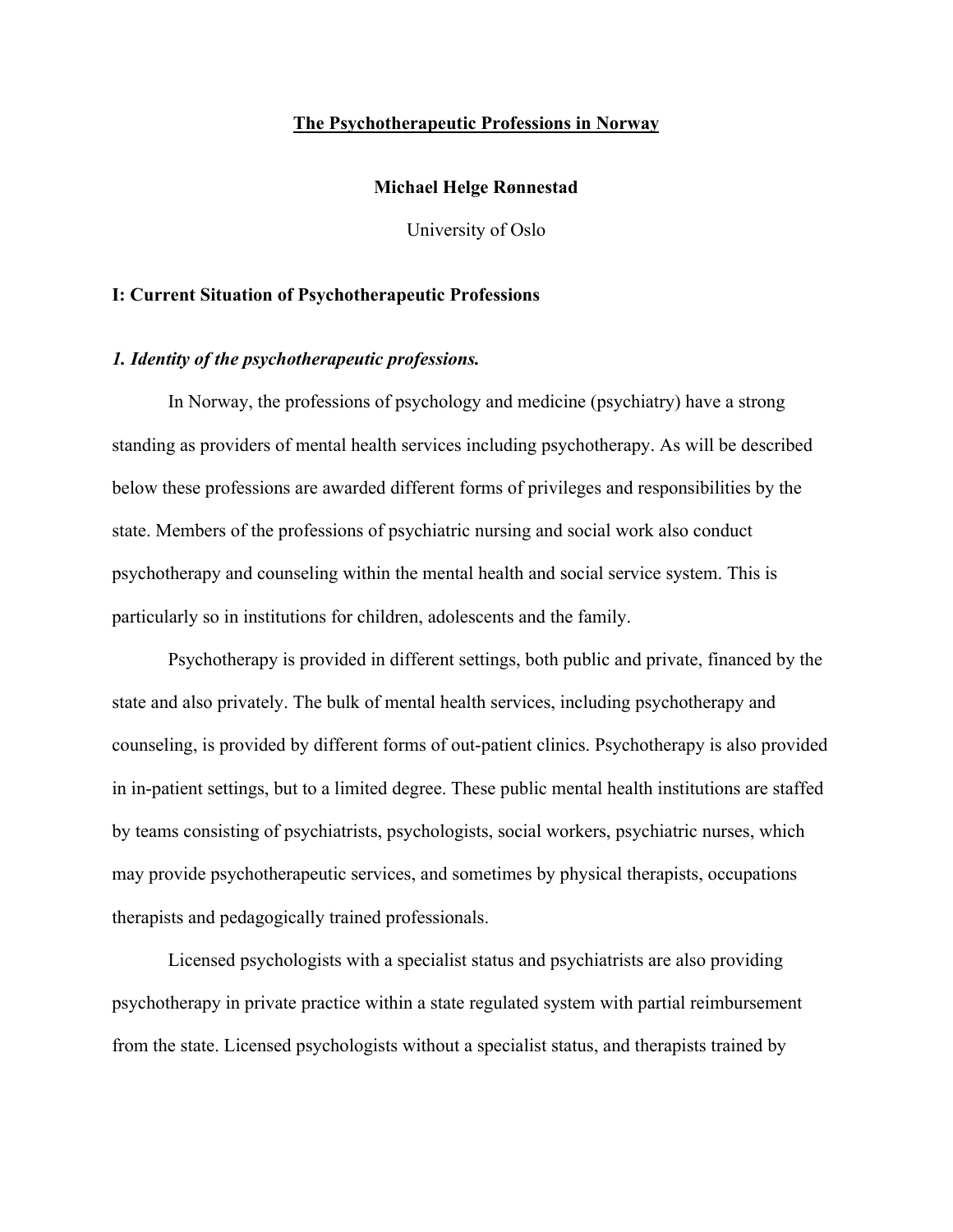private training institutions (e.g. Gestalt therapy, Psychodrama) are also providing some psychotherapy, but outside of the reimbursement system.

The basic training programs in the health or social service field such as medicine, nursing and social workers provide no training in psychotherapy. Psychology does, but to a limited degree. Professional studies of psychology and medicine is now a six year program, where students can enter professional school immediately following high school. However, as requirements are quite high, most students have additional academic or practice background before entering professional school.

Most training in psychotherapy is provided by private training institutions, some of which are partly publicly financed and which require participants to have completed basic training in medicine, psychology, nursing or social work. The major training institutions are: Institutt for psykoterapi, Psykoanalytisk institutt, Institutt for Aktiv Psykoterapi, Institutt for Gruppeanalyse, Norsk Karakteranalytisk Institutt. Some public mental health institutions provide 3-year educational stipends to post-graduate training for members of the professions mentioned above. For children and adolescents, regional mental health centers provide both psychotherapeutic services and psychotherapy training. As a rule, the trainings options are open to licensed mental health professionals and to social workers.

The professions of psychology and medicine also offer a specialist status which give licensure as specialists in psychology (with subspecialties) and psychiatry after completion of various practice requirements, course requirements, and supervision requirements with a duration of minimal five years. To become specialist in clinical psychology or psychiatry in Norway, there is a requirement of three years of clinical supervision. For psychiatry, at least two years of psychodynamically oriented supervision provide by an approved supervisor is mandatory. For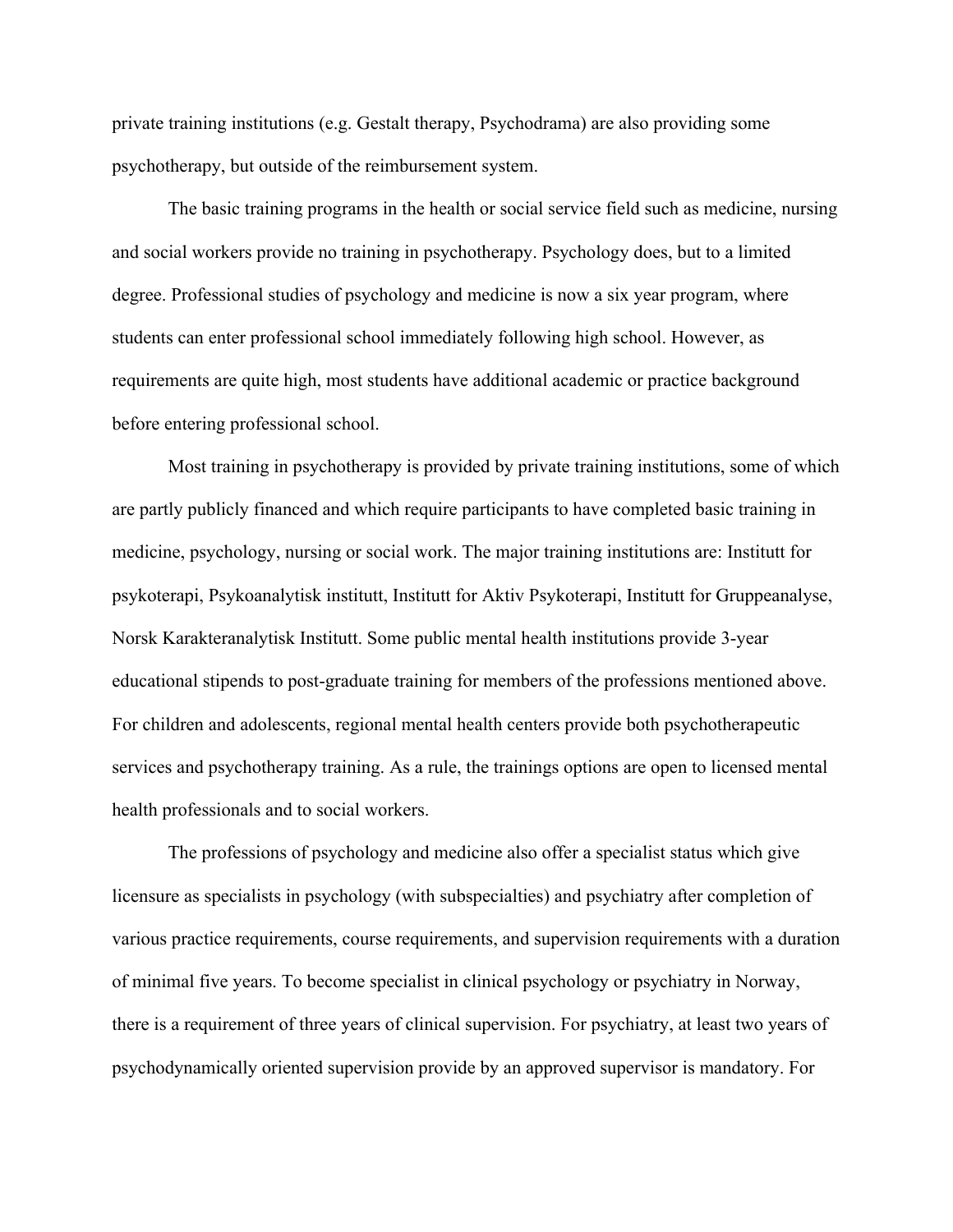the third year, supervision is not restricted to any particular theoretical orientation. In the clinical subspecialties within psychology, psychotherapy training is included. Except for one specialty within the Norwegian Psychological Association (Clinical psychology with psychotherapy) neither the specialities within the Norwegian Medical Association nor the Norwegian Psychological Association have personal therapy as a requirement. But as is the case in most Western countries, a substantial majority of Norwegian psychotherapists of various professions have at least one course of personal therapy in their career (Orlinsky, Norcross, Rønnestad & Wiseman, 2005 check reference).

In addition to the training programs described above, there are some private training institutions which require no prior professional training. These institutions receive no public funding.

A substantial majority of all professionals practicing psychotherapy, belong to their 'national' professional association (Norwegian Psychological Association, Norwegian Medical Association, Norwegian Nursing Association. Practitioners of medicine, psychology and nursing need to be licensed to practice. Even though the status of the above professions are reasonably high in the eyes of the public, treatment needs go way beyond what the professionally trained practitioners can meet. The market for alternative and non-traditional treatment forms is increasing.

# *2. Relations among the psychotherapeutic professions.*

The practice of psychotherapy within the public health system, is embedded within a social structure in which the profession of medicine traditionally has been on the top of a power hierarchy. This is gradually changing as members of others professions have taken over the administrative leadership of medical institutions, and as psychologists can now be professional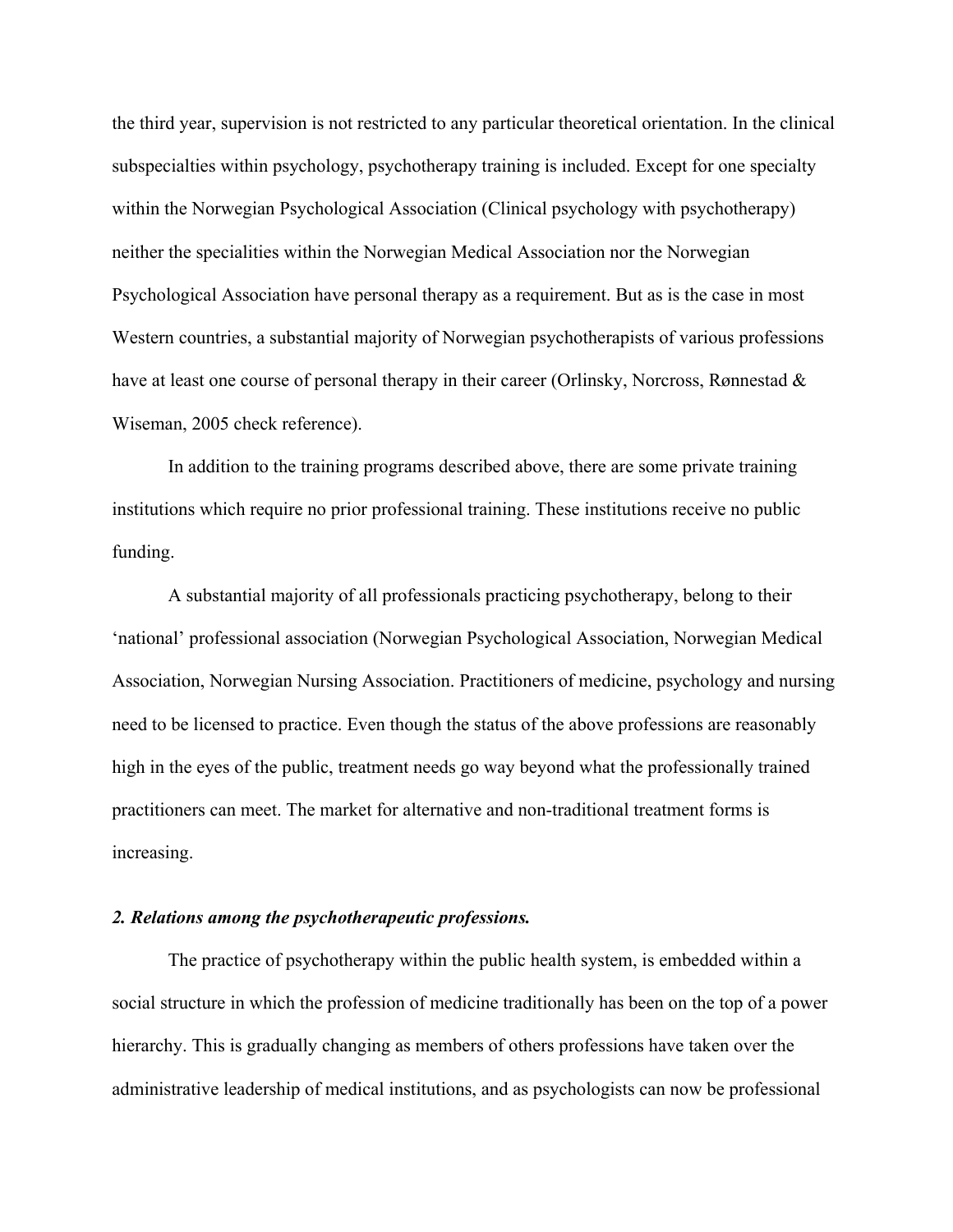leaders of child-and adolescent mental health institutions. When it comes to social recognition, the psychology profession has for decades had a strong position within individual psychotherapy. It is quite common that psychologists supervise members of other professions in their individual psychotherapy practice. Psychotherapies in other treatment formats, such as group psychotherapy, family therapy and couples therapy are carried out by members of various professions. The Institute of Group Analysis has for more than 20 years contributed substantially to the training of group psychotherapists.

As will be described below, there is in principle no difference between the profession of psychology and medicine when it comes to reimbursement privileges for psychotherapy. However, as the Norwegian Medical Association is stronger than the Norwegian Psychological Association, the former has negotiated better economic contracts between their members and the state. The larger picture is that there is more collaboration than conflicts between the professions. Typically, post-graduate training institutions are open to members of different professions.

## *3. Relation of the professions to the health care and/or social service systems.*

A substantial proportion of professionally trained practitioners within the medical, psychological, nursing and social work professions are employed within the public health or social service system, either directly by employment or indirectly by way of reimbursement. There are no official statistics on the proportion of clients being aided by non-traditional or alternative treatments. But it seems that the proportion is increasing. Psychologists and psychiatrist are the professional groups that provide most of the psychotherapeutic services. There are approximately 1100 psychiatrists and 4.500 psychologists in Norway (verify this). There are no statistics on the number of psychotherapists among them, due in part to lacking definitions of psychotherapy.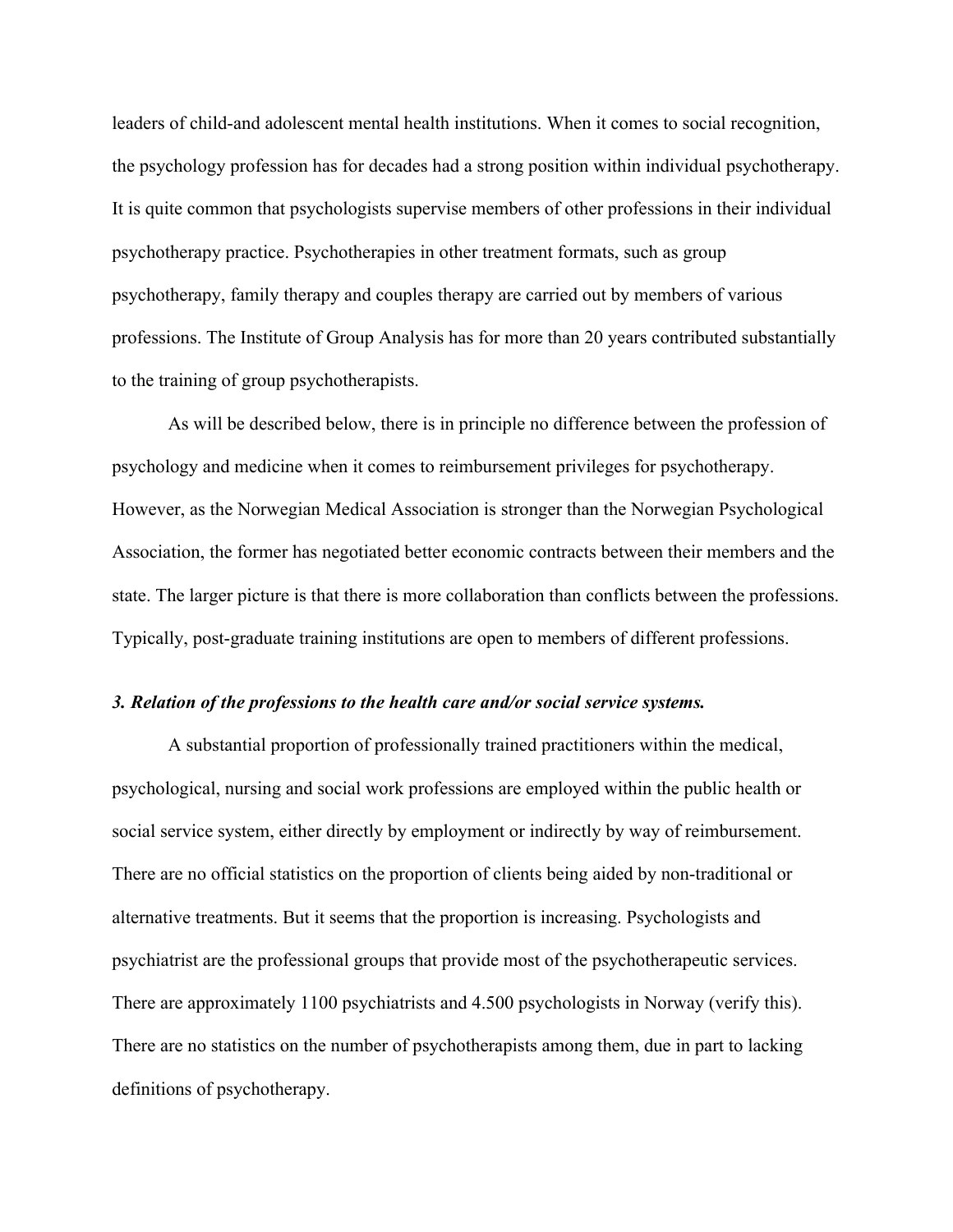The service pressure within the out-patient adult clinics is considerable, allowing mostly for short term consultations. However, some would qualify for the term psychotherapy from the perspective of the practitioners themselves. Within the field of child and adolescent mental health, there has been a movement away from a focus on long term counseling and psychotherapeutic work towards increasingly doing diagnostic work and assessments and shorter forms of psychotherapy and counseling.

Most of the psychologists and psychiatrists in private practice who have specialist status, have contracts (for part time of full time practice) with the county. These contracts ensure that diagnostic, consultation and psychotherapeutic services are provided and ensure economic compensation for the work done. Only a medical doctor can prescribe medication and admit patients to a hospital against their will. Both medical doctors and psychologists with certification as a specialist in clinical psychology can authorize sick-leaves.

A minority of psychologists and psychiatrists practice psychotherapy outside of the public health system. Patients pay for these services in full.

# *Part II. Future Prospects of the Therapeutic Professions*

#### *4. Factors instigating change in the psychotherapeutic professions.*

For the professions of psychology, medicine and nursing, graduation from the authorized Norwegian professional schools, including practice periods and internship, qualifies for licensure. Professionals educated in other countries are individually assessed for licensure by licensing authorities. It is still uncertain what impact the Bologna declaration of 1999 will have on higher education in Norway. Work is under way for a EuroPsy with standard requirements for professional training in psychology. The Norwegian Ministry of Education and Research is the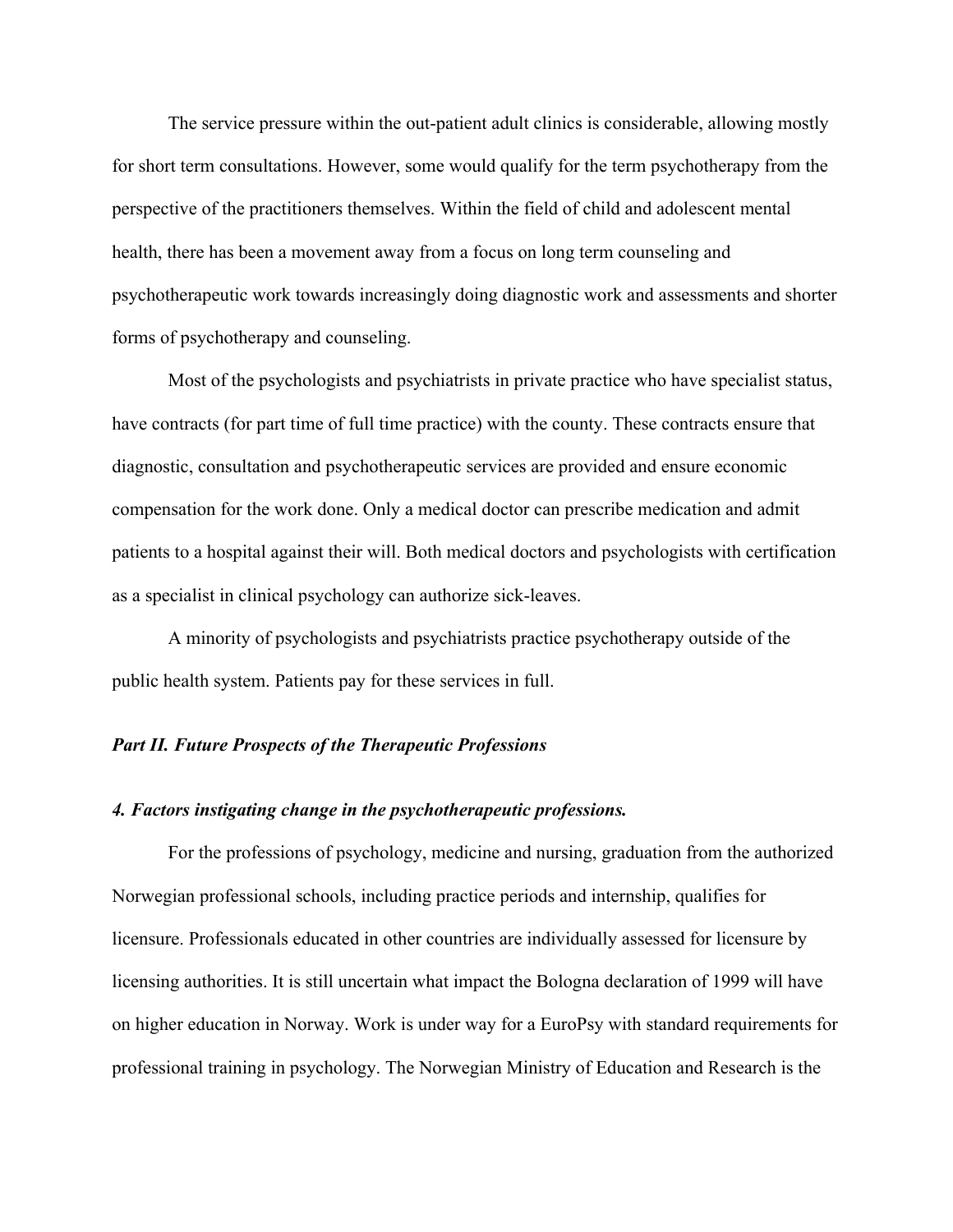responsible national authority in this process. A recent university reform in Norway, adapting the degree system to the Anglo-American degree system (Bachelor, Masters and Ph.D.) resulted in a one-year reduction (from 7 to 6 years) in duration of professional psychology training. No change in the duration of medical and nursing practice; x and y years respectively.

Recently, national health authorities are providing practice guidelines for the treatment of patients with various psychiatric diagnosis. There is a debate within the professions of the usefulness of these guidelines. The critique are at different levels of conceptions: Epistemological, methodological, theoretical and empirical. Briefly stated, the debate is most heated on the issue of the status of RCT-designs.

In 2004, the Norwegian Knowledge Center for the Health Service was established. The Center, which is scientifically and professionally independent, is organized under the Directorate for Health and Social Affairs. The Center is summarizing and dispersing scientific knowledge relevant for prevention and treatment of various physical and mental conditions. The Center, which collaborates with the Cochrane Collaboration, is also the Nordic countries' host for the Campbell Collaboration. The Center has no authority to develop or implement health policies. Some of the recommendations have stirred considerable controversy. The same types of critique as was articulated against the practice guidelines formulated by the national health authorities is being voiced against the Center.

The major step taken in response to the influences above, is stimulating discussions on the issues within the professions. Formats for these discussions are conferences, work-shops, public (press) debates, articles and chapters in journals and professional books. The Norwegian Psychological Association has recently adopted as their official policy the definition of evidence based practice as defined by the American Psychological Association (Levant, 2005). The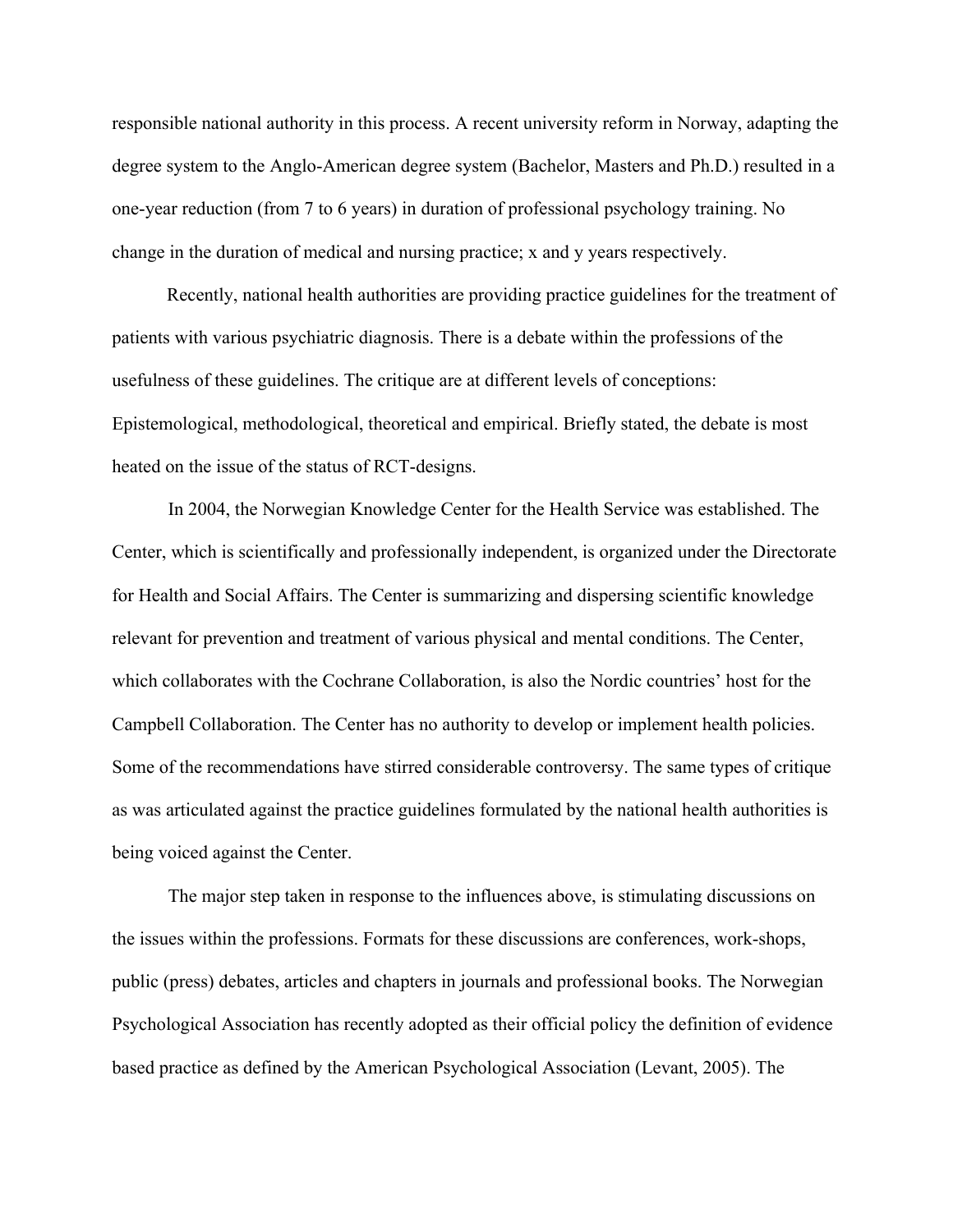Norwegian Psychological Association took another step to counter the biologically oriented practice guidelines for affective disorders issued by the Norwegian health authorities (ref. here) by publishing an alternative treatment guideline (ref.)

#### *5. Basic skills to be required for training and practice in the psychotherapeutic professions.*

The type of skills required, depends on the educational philosophy of the training institution. The term 'skills' and 'training' may also be objected to and by some replaced by 'attitude', education, 'dannelse' (Norwegian), or 'Bildung (German). With the influence of the European psychoanalytic tradition and also the strong influence from the Anglo-American approaches to training (with the large variations therein), there are vast differences in ideal 'skillsets'. In spite of this there are some common elements. Training and practice need to be scientifically based, although there are considerable variations in the epistemological foundation for training and practice, ranging from the natural science conception of medically oriented approaches to the hermeneutic and cultural approaches of more interpersonally oriented psychologies. Four of the universities in Norway (Oslo, Bergen, Trondheim and Tromsø) provide professional training in psychology leading to lisencure. Although there are some common elements across programs, there are also some distinct emphases at different sites. Tromsø and Trondheim have a stronger emphasis on cognitive and behavioral approaches while Bergen and Oslo are known for a greater variation in theoretical orientation. Oslo, the first Norwegian university with a psychology department, has traditionally, been a strong site for psychodynamic training, which is continuing but supplemented with a cognitive/systemic/family orientation. So, what skills are required vary by training site.

## *6. Relation of psychotherapy research to the psychotherapeutic professions.*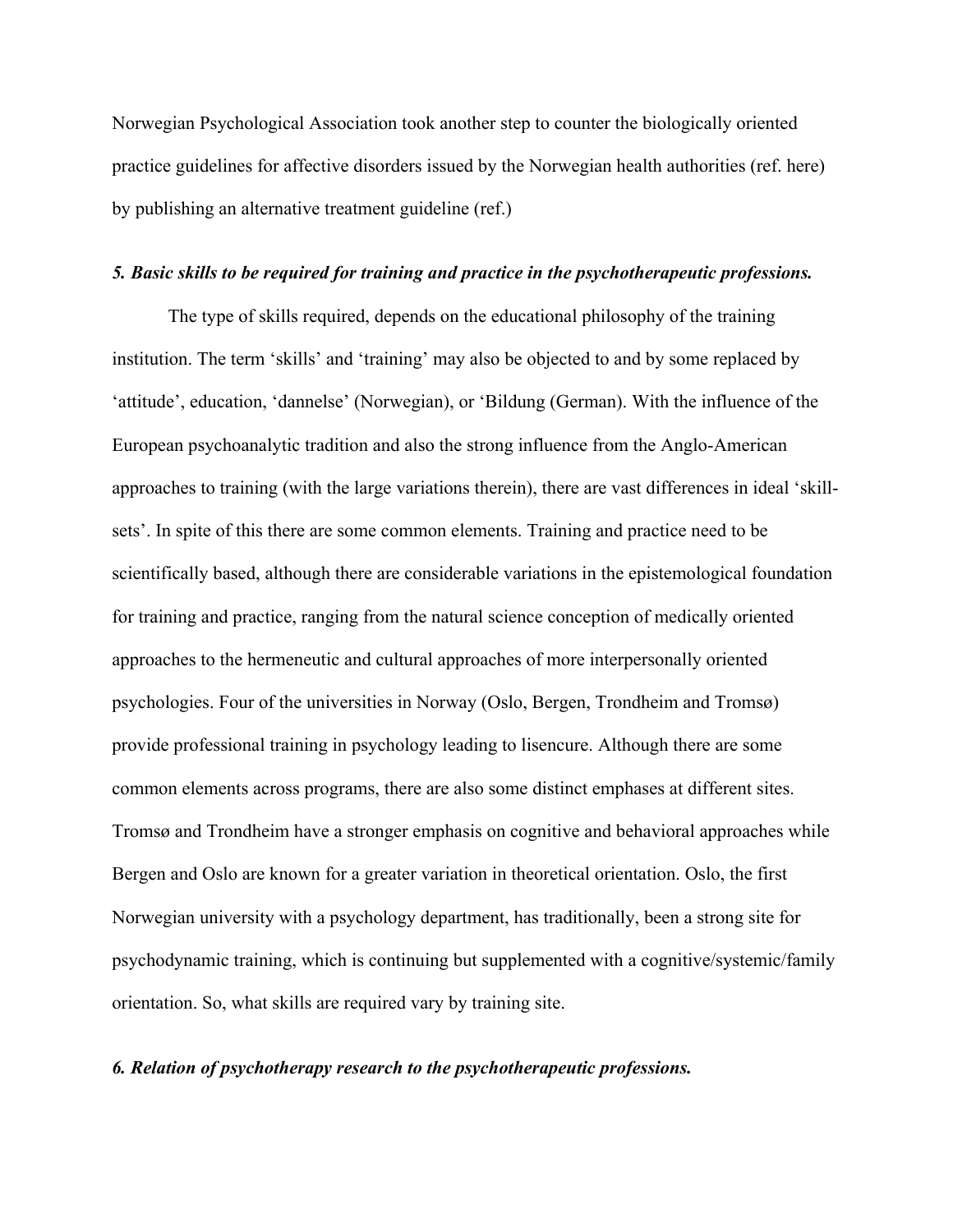During the last ten to fifteen years, there has been an increasing interest within the professions of clinical psychology and psychiatry in treatment research. Expressions of this is the funding of several psychotherapy research projects, international publications by Norwegian authors on the topic and practice workshops focusing psychotherapy process-outcome research. It seems that the pressure from the outside (i.e. official health authorities etc.), greater awareness of the international debate on the issues, and the general zeitgeist of empirical documentation for treatment effects have fuelled an interest among practitioners on the question of "what works" and how best study the processes and outcomes of psychotherapy. It is essential that this trend continues. More time should be devoted to the teaching of psychotherapy research within basic professional training in the universities. Also, research findings generated from psychotherapy research should be mandatory in specialist training arranged by the professional associations and in the educational programs of psychotherapy training institutions.

As indicated in sections above, there is debate, both within the professional associations and in the public on the knowledge base for professional practice, and on the status of evidence based practice, and how best to conceptualize it. Generally speaking the medical profession will favor the definition of evidence based practice as defined for example by the Institute of Medicine (Sackett, Straus, Richardson, Rosenberg, & Haynes, 2000), giving priority to RCT designs. However, this is not reflected in the specialist training of Norwegian psychiatrists, where, as mentioned above, two of the three years of supervision need to be psychodynamically oriented.

There is a strong tendency within Norwegian health and social services authorities to aspire to base medical and social services on research knowledge generated under controlled conditions and summarized preferably by meta-analyses. However, there are strong voices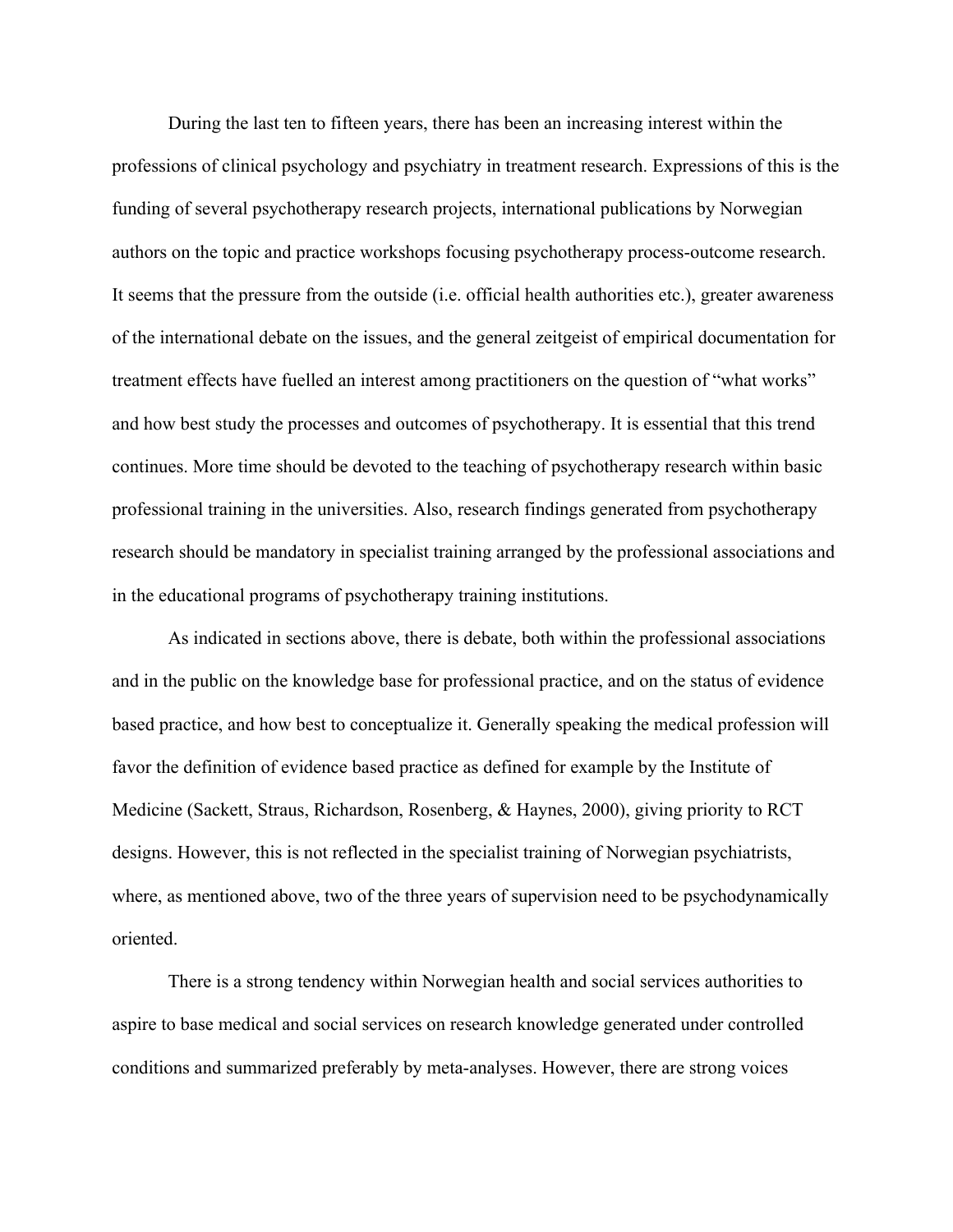against this aspiration. As mentioned, the Norwegian Psychological Association has adopted the American Psychological Association's statement on evidence based practice in psychology (Levant, 2005) as their policy. The statement, with the three foundations to be integrated, i.e. the best research evidence, clinical expertise in the context of patient characteristics, culture and preferences (ibid.) can also be a blueprint for basic and post-graduate training (Rønnestad, 2008). Process-outcome research (e.g. Orlinsky, Rønnestad & Orlinsky, 2005) and research on psychotherapy integration (Goldfried, 2005; Grawe, 2004) have already shown promise to improve psychotherapy training (Rønnestad & Ladany, 2006). There are two recent examples of this. One is the work done at the University of Bern (Caspar, 2005; Flückinger, 2005; Grawe, 2005), where outcome effect sizes of student therapies where enhanced after basing psychotherapy training on empirically demonstrated principles of change. The other is the work by Crits-Chistoph et al., (2006) which demonstrated in a pilot study that working alliances were enhanced after specifically training students according to the interpersonal aspect of the Generic Model of Psychotherapy (Orlinsky & Howard, 1987).<sup>1</sup> This approach may be seen as a renaissance of the research on empathy training, which has a long tradition since Roger's landmark contributions more than 50 years ago. There is abundant documentation that therapist empathy can be at least moderately enhanced by specific empathy training. This is not only so in the United States, where most research on therapist empathy have been conducted, but also for the training of therapists in Norway (Nerdrum, 1997; Nerdrum & Rønnestad, 2002). It is likely that psychotherapy training can be enhanced if training programs draw explicitly from the available and abundant process-outcome research and to a larger degree base training on empirically validated treatment dynamics.

 $\frac{1}{1}$ <sup>1</sup> See the special section on psychotherapy training in Psychotheapy Research, 2006, volume 16 for a more detailed presentation of these perspectives.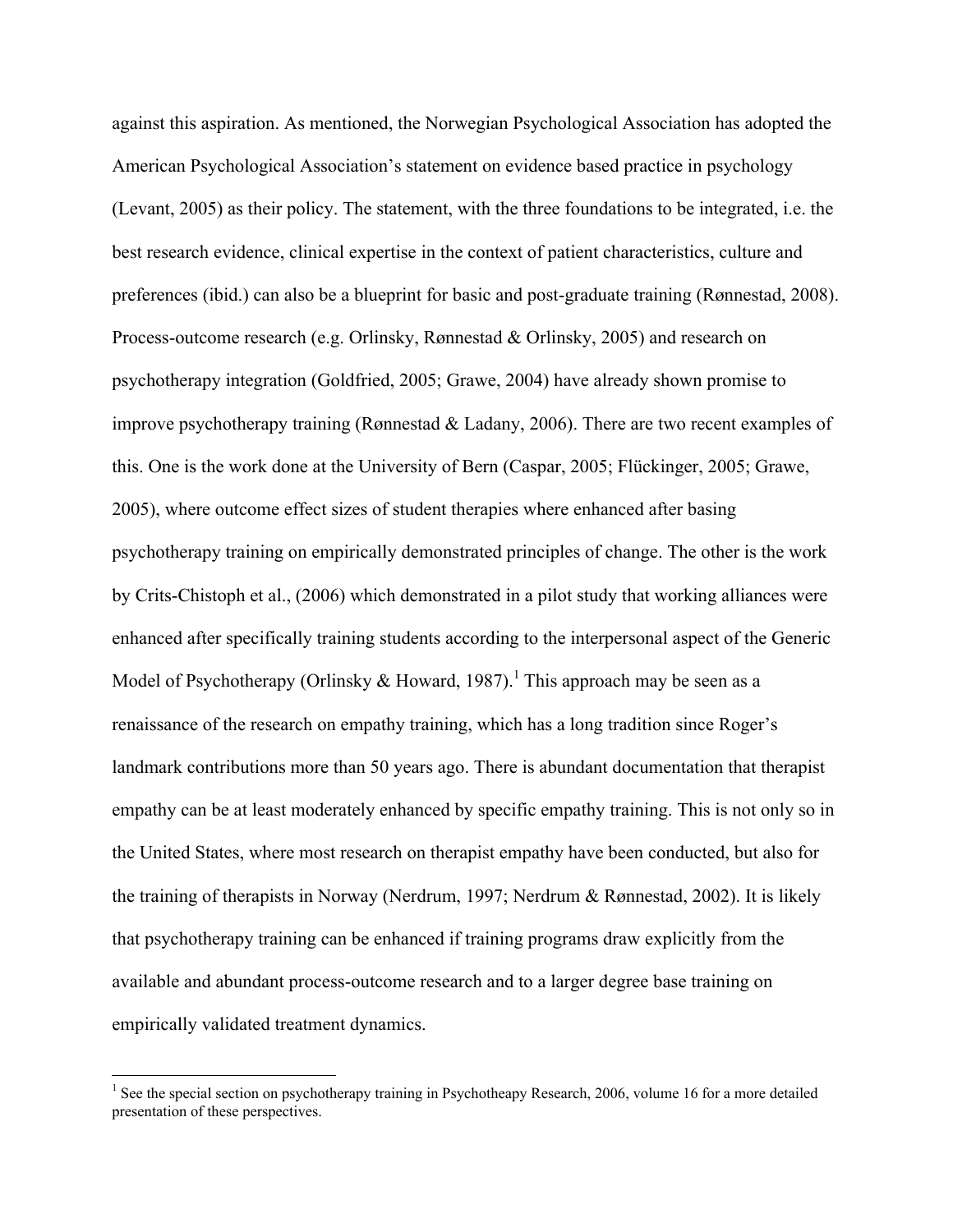### **References**

- Caspar, F. (2005*). The long term effectiveness of traditionally trained therapists*. Paper presented at the International Meeting of Society for Psychotherapy Research,
- Crits-Christoph, P., Conolly Gibbons, M.B., Crits-Christoph, K., Narducci, J., Schamberger, M., & Gallop, R. (2006). Can therapists be trained to improve their alliances? A preliminary study of alliance-fostering psychotherapy. *Psychotherapy Research, 16,* 268-281.
- Flückinger, C. (2005). *Training and principles of resource activation: A new tool to increase therapeutic effectiveness*. Paper presented at the International Meeting of Society for Psychotherapy Research, June 25, Montreal, Canada.
- Goldfried, M. (2005). Plenary discussion at the International Meeting of the Society for Psychotherapy Research, June 25, Montreal, Canada.
- Grawe, K. (2004). *Psychological therapy*. Seattle: Hogrefe & Huber.
- Grawe, K. (2005). *Improving therapy training improves therapy effectiveness*. Paper presented at the International Meeting of Society for Psychotherapy Research, June 25, Montreal, Canada.
- Nerdrum, P. (1997). Maintenance of the effect of training in communication skills. A controlled follow-up study of level of communicated empathy. *British Journal of Social Work, 27,* 705-722.
- Nerdrum, P. & Rønnestad, M. H. (2002). The trainees' perspective: A qualitative study of learning empathic communication in Norway. *Counseling Psychologist, 30,* 609-629.
- Orlinsky, D. E., & Howard, K. I. (1987). A generic model of psychotherapy. *Journal of Integrative and Eclectic Psychotherapy, 6*, 6-27.
- Orlinsky, D. E. Norcross, J. C., Rønnestad, M. H. & Wiseman, H. (2005). *Outcomes and impacts of the psychotherapists' own psychotherapy: A research review*. (pp. 214-230). New York: Oxford University Press
- Orlinsky, D. E., & Rønnestad, M. H. (2005). *How psychotherapists develop: A study of therapeutic work and professional growth*. Washington, D.C.: American Psychological Association.
- Orlinsky, D. E., Rønnestad, M. H., & Willutzki, U. (2004). Fifty years of psychotherapy processoutcome research: Continuity and change. In M. J. Lambert (Ed.). *Bergin and Garfield's handbook of psychotherapy and behavior change* (5. edition, pp. 307-389). New York: Wiley.
- Rønnestad, M. H. (2008). Evidensbasert praksis i psykologi. *Tidsskrift for Norsk Psykologforening, 45*, 444-454.